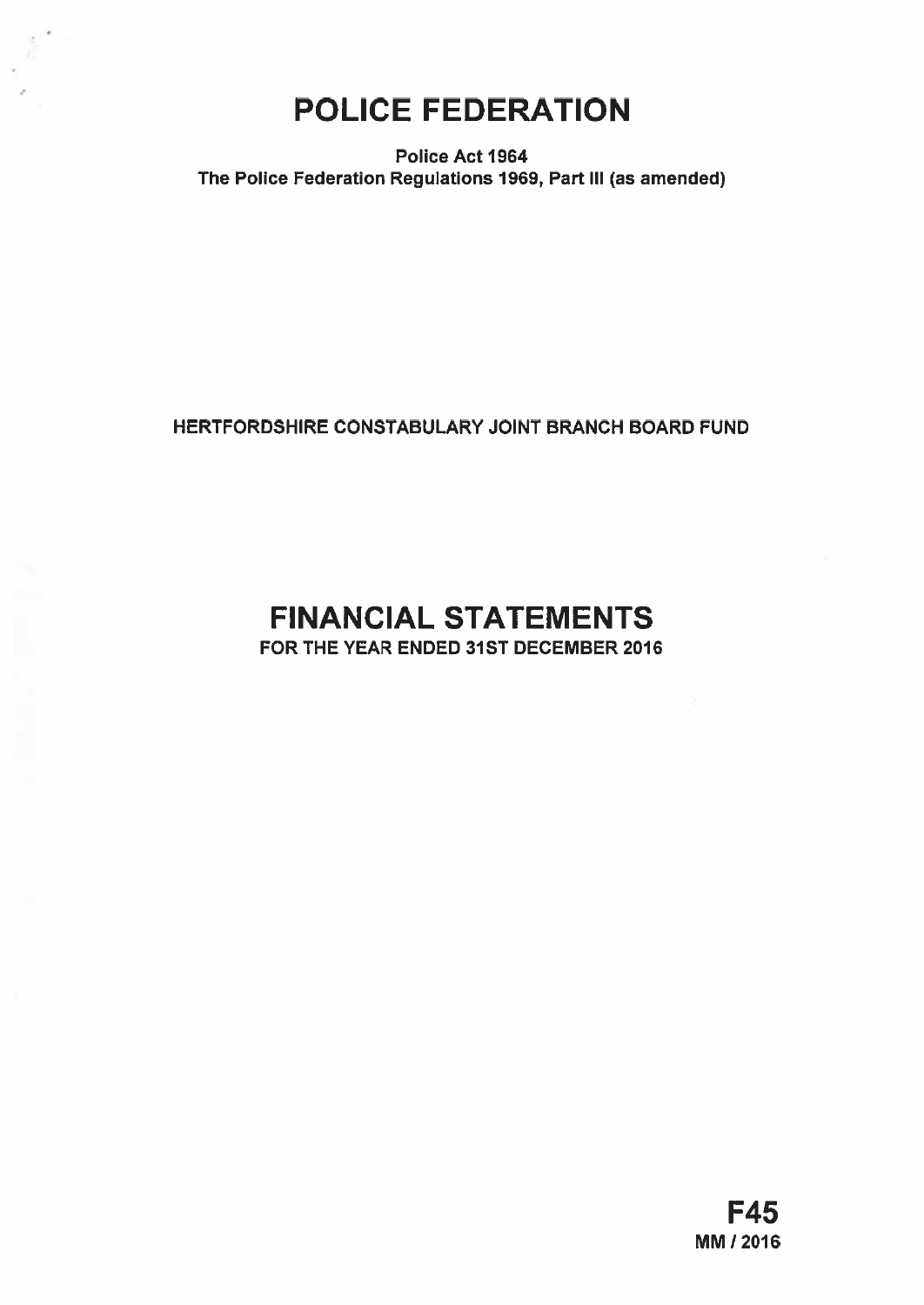## HERTFORDSHIRE CONSTABULARY JOINT BRANCH BOARD FUND

## YEAR ENDED 31ST DECEMBER 2016

| CHAIRMAN        | <b>N</b> Alston<br><b>Federation Office</b><br><b>Hertfordshire Police Headquarters</b><br>Stanborough Road<br>Welwyn Garden City<br>Hertfordshire, AL8 6XF |
|-----------------|-------------------------------------------------------------------------------------------------------------------------------------------------------------|
| SECRETARY       | V Mihailovic<br><b>Federation Office</b><br>Hertfordshire Police Headquarters<br>Stanborough Road<br>Welwyn Garden City<br>Hertfordshire, AL8 6XF           |
| TREASURER       | P Coxall<br><b>Federation Office</b><br><b>Hertfordshire Police Headquarters</b><br>Stanborough Road<br>Welwyn Garden City<br>Hertfordshire, AL8 6XF        |
| <b>AUDITORS</b> | George Hay & Company<br><b>Chartered Accountants</b><br><b>Statutory Auditors</b><br>83 Cambridge Street<br>Pimlico<br>London<br>SW1V <sub>4PS</sub>        |
| TRUSTEES        | <b>G</b> Bardell<br><b>Federation Office</b><br>Hertfordshire Police Headquarters<br>Stanborough Road<br>Welwyn Garden City<br>Hertfordshire, AL8 6XF       |
|                 | R Woolway<br><b>Federation Office</b><br><b>Hertfordshire Police Headquarters</b><br>Stanborough Road<br>Welwyn Garden City<br>Hertfordshire, AL8 6XF       |
|                 | <b>G</b> Rees<br><b>Federation Office</b><br><b>Hertfordshire Police Headquarters</b><br>Stanborough Road<br>Welwyn Garden City<br>Hertfordshire, AL8 6XF   |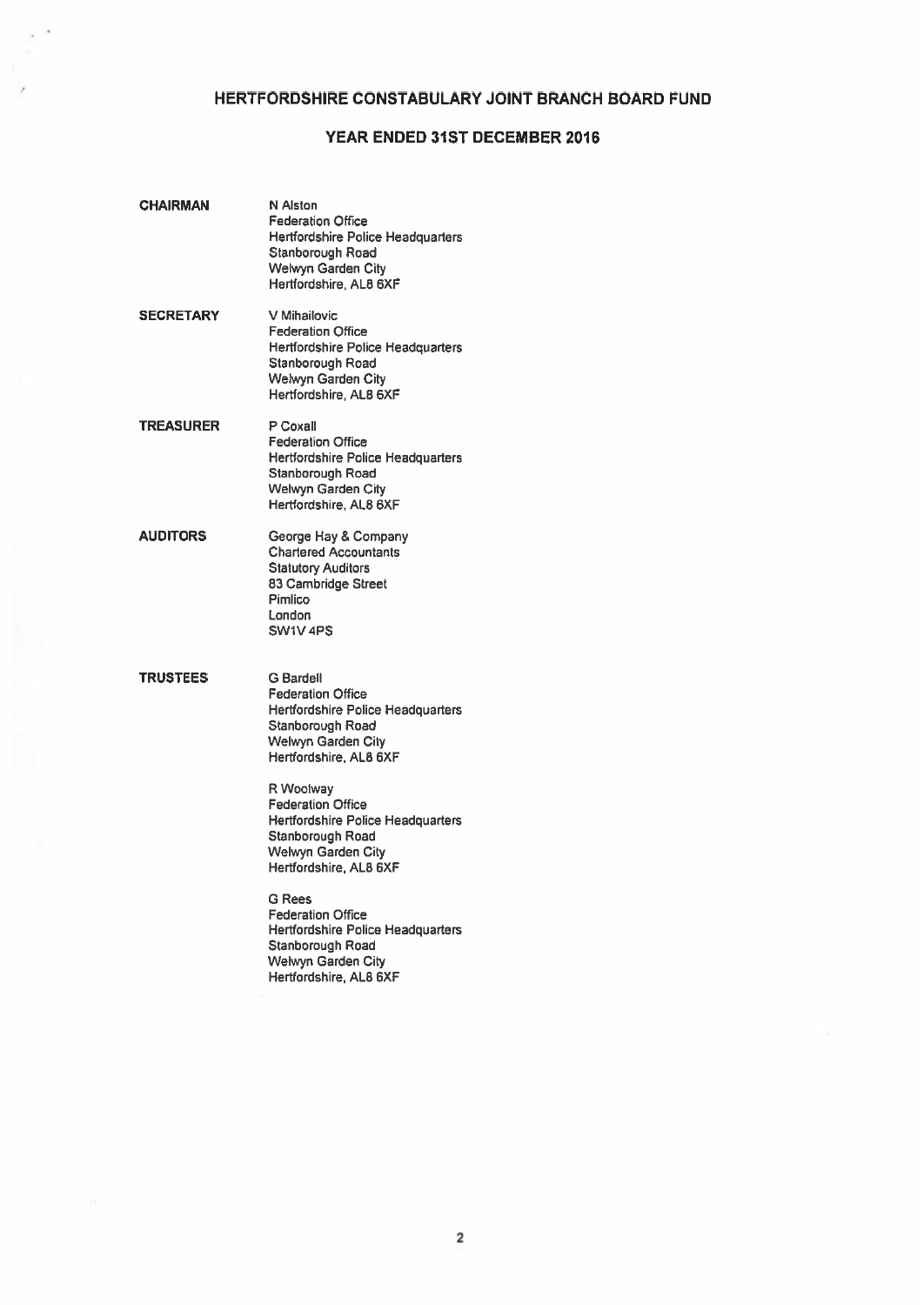## INDEPENDENT AUDITORS REPORT TO THE MEMBERS OF HERTFORDSHIRE CONSTABULARY JOINT BRANCH BOARD FUND

We have audited the Financial Statements of the Hertfordshire Constabulary Joint Branch Board Fund for the year ended 31st December 2015, which comprise the Statement of Income and Retained Earnings, Statement of Financial Position, and Notes to the Financial Statements, The Financial Statements have been prepared under the requirements of the Police Federation Regulations and Fund Rules and adopting the measurement principles of FRS 102, "The Financial Reporling Standard applicable in the UK and Republic of Ireland'.

This repor<sup>t</sup> is made solely to the Fund's members, as <sup>a</sup> body. Our audit work has been undertaken so that we might state to the Fund's members those matters we are required to state to them in an auditor's repor<sup>t</sup> and for no other purpose. To the fullest extent permitted by law, we do not accep<sup>t</sup> or assume responsibility to anyone other than the Fund and the Fund's members as <sup>a</sup> body, for our audit work, for this report, or for the opinions we have formed.

#### Respective Responsibilities of the Management Committee and Auditors

As explained more fully in the Statement of Management Committee's Responsibilities set out in the notes to the Financial Statements the managemen<sup>t</sup> committee are responsible for the preparation of the Financial Statements and for being satisfied that they fairly reflect the state of the Fund's affairs as at 31st December 2016 and of its results for the year then ended.

Our responsibility is to audit and express an opinion on the Financial Statements in accordance with applicable law and International Standards on Auditing (UK and Ireland). Those standards require us to comply with the Auditing Practices Board's Ethical Standards for Auditors.

#### Scope of the audit of the Financial Statements

An audit involves obtaining evidence about the amounts and disclosures in the Financial Statements sufficient to give reasonable assurance that the Financial Statements are free from material misstatement, whether caused by fraud or error, This includes an assessment of: whether the accounting policies are appropriate to the Fund's circumstances and have been consistently applied and adequately disclosed; the reasonableness of significant accounting estimates made by the managemen<sup>t</sup> committee; and the overall presentation of the Financial Statements.

#### Opinion on Financial Statements

In our opinion the Financial Statements:

- fairly reflect the state of the Fund's affairs as at 31st December 2016 and of its results for the year then ended;
- have been properly prepared in accordance with the measurement principles of United Kingdom Generally Accepted Accounting Practice: and
- have been prepared in accordance with the Police Federation Regulations and Fund Rules.

#### Other Matters

The Financial Statements for the year ended 31st December 2015 includes all funds raised for the purpose of the Joint Branch Board Fund in accordance with Regulation 2 Police Federation (Amendment) Regulations 2015.

Signed:  $\bigcup_{\text{George Hay 8 Company}} \bigcap_{\mathcal{M}} \mathcal{M} \bigcap_{\mathcal{M}} \mathcal{M}$ 

George Hay & Company  $\begin{pmatrix} 1 & 1 \ 1 & 1 \end{pmatrix}$ <br>Chartered Accountants & Statutory Auditors 83 Cambridge Street Pimlico London Dated: SW1V 4PS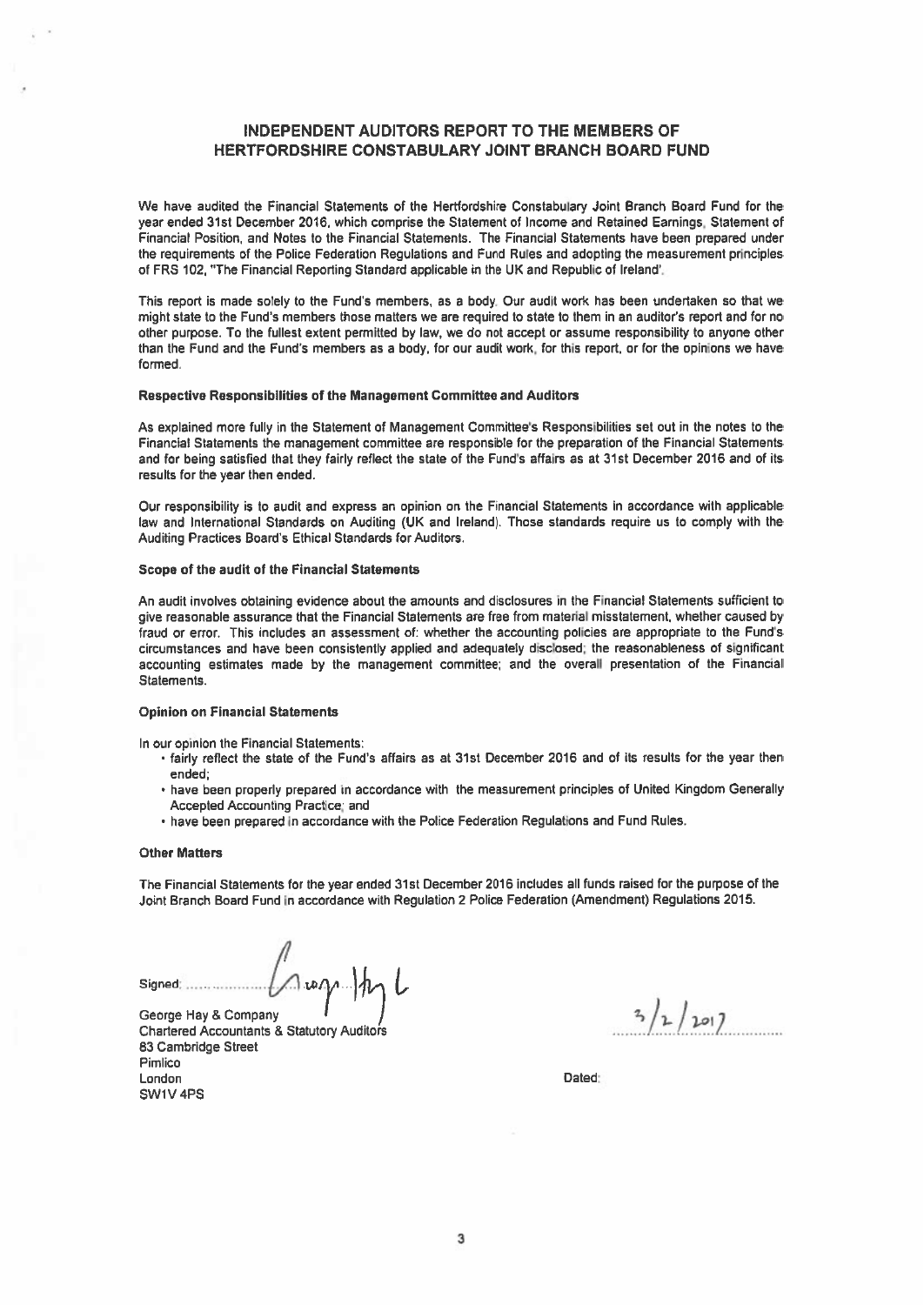## HERTFORDSHIRE CONSTABULARY JOINT BRANCH BOARD FUND

## STATEMENT OF INCOME AND RETAINED EARNINGS FOR THE YEAR ENDED 31ST DECEMBER 2016

|                                                                                                                                                | 2016      | 2015      |
|------------------------------------------------------------------------------------------------------------------------------------------------|-----------|-----------|
| <b>INCOME</b>                                                                                                                                  | £         | £         |
| <b>Weekly Subscriptions</b>                                                                                                                    |           |           |
| Constables                                                                                                                                     | 355,247   | 361,466   |
| Sergeants                                                                                                                                      | 76,282    | 73,285    |
| Inspectors                                                                                                                                     | 32,518    | 33,147    |
|                                                                                                                                                | 464,047   | 467,898   |
| Less: Payable to Joint Central Committee 70%                                                                                                   | 324,833   | 245,182   |
| Constables                                                                                                                                     |           | 63,722    |
| Sergeants                                                                                                                                      |           | 12,825    |
| Inspectors                                                                                                                                     |           | 5,801     |
|                                                                                                                                                | 324,833   | 327,530   |
| <b>TOTAL INCOME</b>                                                                                                                            | 139,214   | 140,368   |
| Less: ADMINISTRATIVE EXPENSES (Note 1)                                                                                                         | 173,644   | 178,300   |
| (DEFICIT) OF SUBSCRIPTION INCOME<br><b>OVER EXPENDITURE</b>                                                                                    | (34, 430) | (37, 932) |
| Add: Other Income - (Note 1.1)<br>To include all income as specified in Regulation 2c in the<br>Police Federation (Amendments) Regulation 2015 | 49,822    | 26,482    |
| SURPLUS / (DEFICIT) FOR THE YEAR<br><b>BEFORE GAINS / (LOSSES)</b>                                                                             | 15,392    | (11, 450) |
| Gains - (Note 1.2)                                                                                                                             |           | 55,604    |
| Value Adjustments on Investments                                                                                                               | 24,676    |           |
| Deferred Tax on Value Adjustments                                                                                                              | (4,935)   |           |
| <b>SURPLUS FOR THE YEAR</b>                                                                                                                    | 35,133    | 44,154    |
| RETAINED EARNINGS BROUGHT FORWARD                                                                                                              | 347,294   | 303,140   |
| RETAINED EARNINGS CARRIED FORWARD                                                                                                              | 382,427   | 347,294   |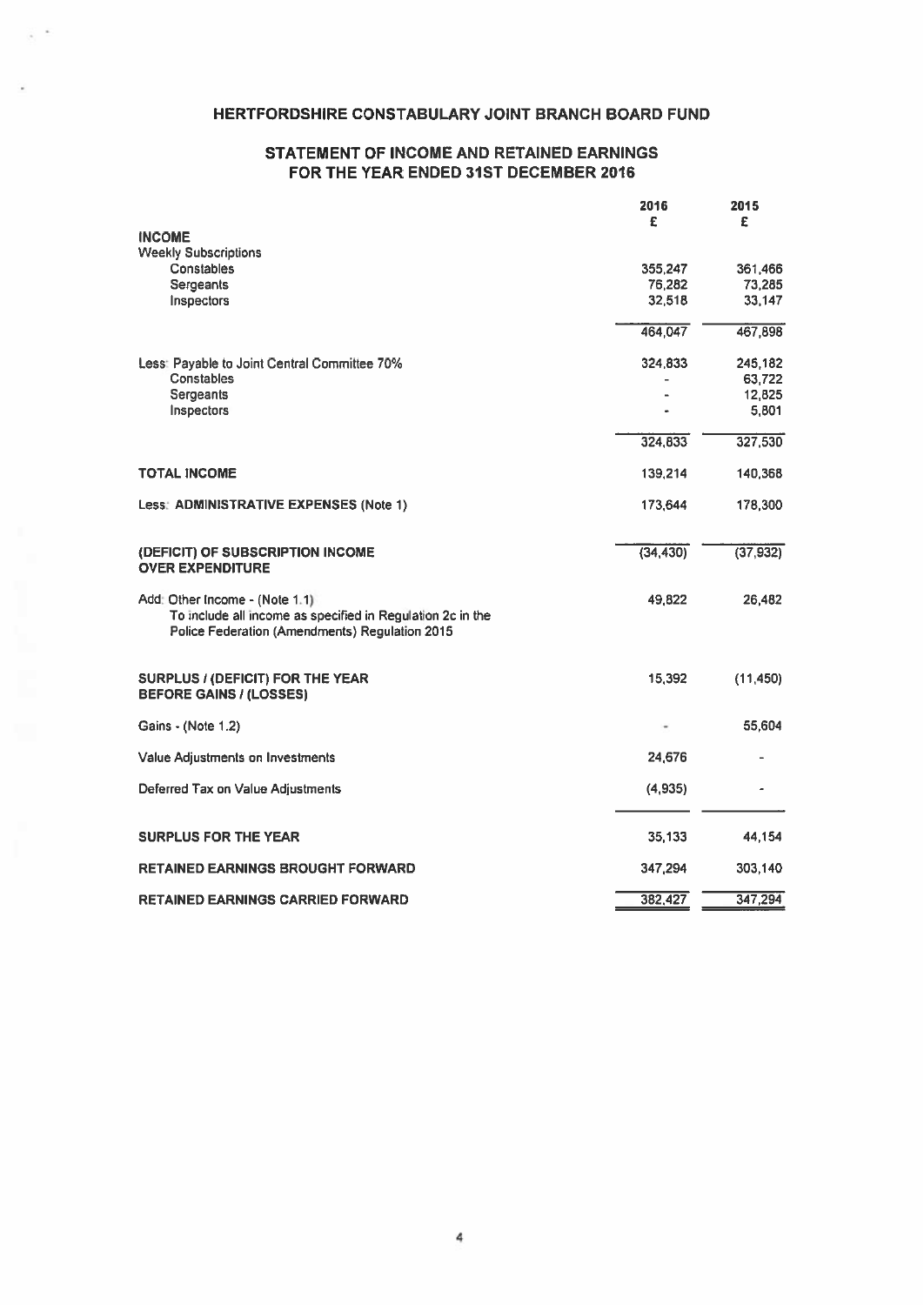## HERTFORDSHIRE CONSTABULARY JOINT BRANCH BOARD FUND

## STATEMENT OF FINANCIAL POSITION AS AT 31ST DECEMBER 2016

|                                                                             | 2016<br>Cost<br>£ | Accumulated<br><b>Depreciation/</b><br><b>Revaluation/</b><br><b>Impairment</b><br>£ | 2016<br><b>Net Book</b><br>£ | 2015<br><b>Net Book</b><br>£ |
|-----------------------------------------------------------------------------|-------------------|--------------------------------------------------------------------------------------|------------------------------|------------------------------|
| <b>TANGIBLE FIXED ASSETS</b>                                                |                   |                                                                                      |                              |                              |
| <b>Furniture and Fittings</b>                                               | 13,254            | 12,192                                                                               | 1,062                        | 1,250                        |
| <b>Computer Equipment</b>                                                   | 35,446            | 35,446                                                                               |                              | 582                          |
| Others - (Specify)                                                          | 48,700            | 47,638                                                                               | ٠<br>1,062                   | ٠<br>1,832                   |
|                                                                             | 2016              | 2015                                                                                 | 2016                         | 2015                         |
|                                                                             | Cost              | Cost                                                                                 | <b>Market</b>                | <b>Market</b>                |
| <b>INVESTMENTS</b>                                                          |                   |                                                                                      | <b>Value</b>                 | Value                        |
|                                                                             | £                 | £                                                                                    | £                            | £                            |
| Investments<br>Others - (Specify)                                           | 304,958           | 300,109                                                                              | 329,634                      | 290,586                      |
|                                                                             | 304,958           | 300,109                                                                              | 329,634                      | 290,586                      |
| <b>CURRENT ASSETS</b>                                                       |                   |                                                                                      |                              |                              |
| <b>Subscriptions Due</b>                                                    |                   |                                                                                      | 38,379                       | 38,561                       |
| Cash at Bank and in Hand                                                    |                   |                                                                                      | 74,499                       | 73,298                       |
| Prepayments                                                                 |                   |                                                                                      | 1,220                        | 5,148                        |
|                                                                             |                   |                                                                                      | 114,098                      | 117,007                      |
| <b>CURRENT LIABILITIES</b>                                                  |                   |                                                                                      |                              |                              |
| Contributions due to Joint Central Committee (Note 4)                       |                   |                                                                                      | 46,914                       | 52,104                       |
| <b>Corporation Tax</b>                                                      |                   |                                                                                      | 2,218                        | 1,998                        |
| Deferred Tax                                                                |                   |                                                                                      | 4,935                        |                              |
| <b>Sundry Accrued Expenses</b>                                              |                   |                                                                                      | 8,300                        | 8,029                        |
|                                                                             |                   |                                                                                      | 62,367                       | 62,131                       |
|                                                                             |                   |                                                                                      |                              |                              |
| <b>NET CURRENT ASSETS / (LIABILITIES)</b>                                   |                   |                                                                                      | 51,731                       | 54,876                       |
| TOTAL ASSETS LESS CURRENT LIABILITIES                                       |                   |                                                                                      | 382,427                      | 347.294                      |
| <b>CREDITORS: Amounts Falling Due After More Than One Year</b><br>(Specify) |                   |                                                                                      |                              |                              |
| <b>NET ASSETS</b>                                                           |                   |                                                                                      | 382,427                      | 347,294                      |
|                                                                             |                   |                                                                                      |                              |                              |
| <b>REPRESENTED BY</b><br><b>Retained Earnings</b>                           |                   |                                                                                      | 382,427                      | 347,294                      |
|                                                                             |                   |                                                                                      |                              |                              |
|                                                                             |                   |                                                                                      | 382,427                      | 347,294                      |

We certify that we have fully complied with the Regulation <sup>2</sup> Police Federation (Amendment) Regulations <sup>2015</sup> and disclosed in the F45 all funds of which we are <sup>a</sup> beneficiary. We understand that failure to comply with this Regulation could be deemed <sup>a</sup> criminal and/or Police Disciplinary matter

These financial statements have been prepared using the measurement principles and provisions of FRS 102.

| signed 1 pml fle                               |          |
|------------------------------------------------|----------|
|                                                | CHAIRMAN |
|                                                |          |
| Date financial statements approved: 03/02/2017 |          |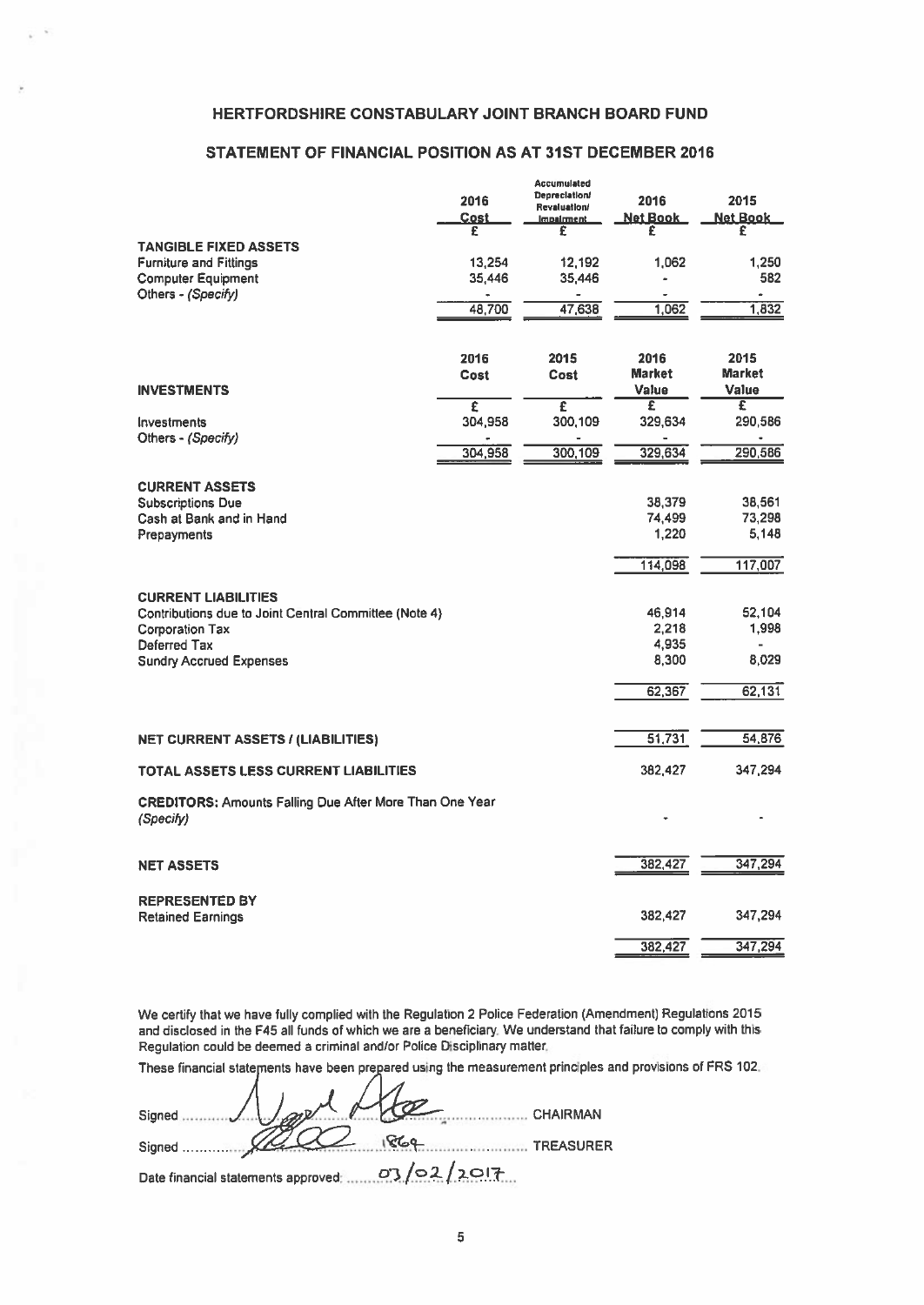|     |                                                               | 2016    | 2015     |
|-----|---------------------------------------------------------------|---------|----------|
|     |                                                               | £       | £        |
| 1.  | <b>ADMINISTRATIVE EXPENSES</b>                                |         |          |
|     | Additional Responsibility Payments (Honoraria)                | 26,804  | 26.642   |
|     | <b>Annual Conference</b>                                      | 5,220   | 5,974    |
|     | <b>Audit and Accountancy Charges</b>                          | 3,990   | 3,876    |
|     | <b>Bank Charges</b>                                           | 30      | 36       |
|     | <b>Clerical Assistance and Social Security Costs</b>          | 80,317  | 70,723   |
|     | Communications                                                |         | 46       |
|     | <b>Computer Consumables</b>                                   | 3,240   | 4.965    |
|     | <b>Corporation Tax</b>                                        |         |          |
|     |                                                               | 2,060   | 1,998    |
|     | Depreciation<br>Donations - Hertfordshire Police Welfare Fund | 770     | 802      |
|     |                                                               | 2,000   | 2,000    |
|     | Insurance                                                     | 1,777   | 1,664    |
|     | <b>Meeting Expenses</b>                                       | 6,566   | 6,298    |
|     | <b>Official Publications</b>                                  | 7,336   | 12,812   |
|     | Postage, Printing and Stationery                              | 294     | 6        |
|     | <b>Repairs and Maintenance</b>                                | 436     | 242      |
|     | <b>Travelling and Subsistence</b>                             | 21,768  | 25,991   |
|     | <b>Sundry Expenses</b>                                        | 196     | 1,528    |
|     |                                                               |         |          |
|     | Other Expenses - (Specify)                                    |         |          |
|     | <b>Administration Charge</b>                                  | 2,320   | 2,340    |
|     | <b>Administration Charge Recovered</b>                        | (2,320) | (2,340)  |
|     | <b>Legal and Professional Fees</b>                            | 10,618  | 8,446    |
|     | <b>Presentations</b>                                          | 222     | 2,478    |
|     | Training                                                      |         | 1.773    |
|     |                                                               |         |          |
|     |                                                               |         |          |
|     | TOTAL AS PER STATEMENT OF INCOME AND RETAINED EARNINGS        | 173,644 | 178,300  |
|     |                                                               |         |          |
|     |                                                               |         |          |
|     |                                                               | 2016    | 2015     |
|     |                                                               | £       | £        |
| 1.1 | <b>OTHER INCOME</b>                                           |         |          |
|     |                                                               |         |          |
|     | <b>Bank Interest (Gross)</b>                                  | 10      | 7        |
|     | Diminution on Investments                                     | 9,523   | (9, 523) |
|     | <b>Dividends Received</b>                                     | 4,849   | 3.215    |
|     | <b>Profit from Mailshots and Commissions</b>                  | 35,440  | 32,783   |
|     | Regulation 2c Income                                          | ä       |          |
|     |                                                               |         |          |
|     | TOTAL AS PER STATEMENT OF INCOME AND RETAINED EARNINGS        | 49,822  | 26,482   |
|     |                                                               |         |          |
|     |                                                               |         |          |
|     |                                                               |         |          |
|     |                                                               | 2016    | 2015     |
|     |                                                               | £       | £        |
| 1.2 | <b>GAINS / (LOSSES)</b>                                       |         |          |
|     |                                                               |         |          |
|     | Gain on Investments                                           |         | 55,604   |
|     |                                                               |         |          |
|     | TOTAL AS PER STATEMENT OF INCOME AND RETAINED EARNINGS        |         | 55,604   |
|     |                                                               |         |          |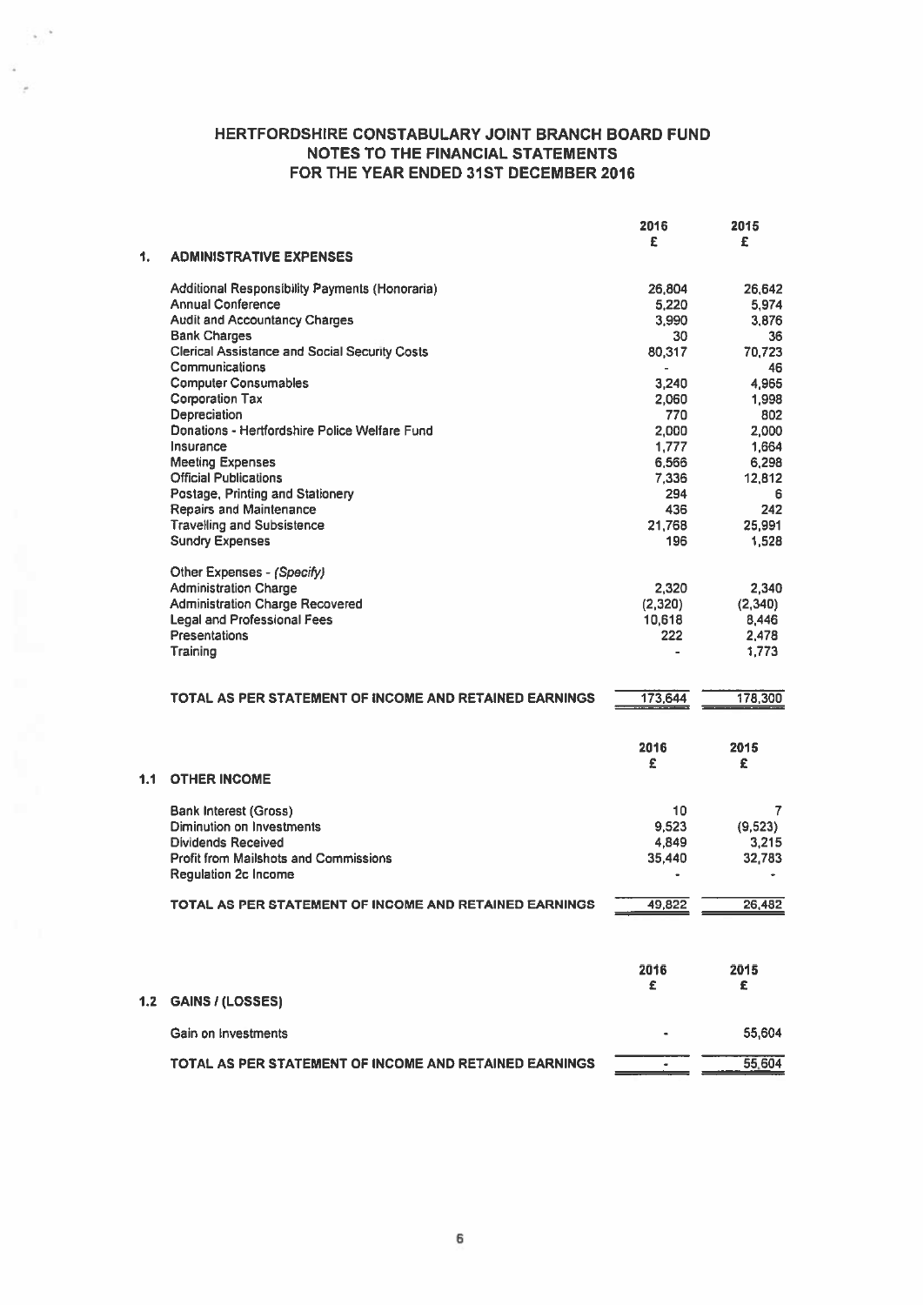#### 2. ACCOUNTING POLICIES

#### A. Basis of Preparing the Financial Statements

The Financial Statements have been prepared under the requirements of the Police Federation Regulations and Fund Rules and adopting the measurement principles of Financial Reporting Standard 102 Section 1A, "The Financial Reporting Standard applicable in the UK and Republic of Ireland" (FRS 102) applicable to small entities.

This is the first year in which the Financial Statements have been prepared in accordance with FRS 102 Section 1A -small entities. Refer to note 7 for an explanation of the transition.

The date of the transition is 1st January 2015. The transition to FRS 102 Section 1A has resulted in <sup>a</sup> small number of changes in the accounting policies to those used previously.

#### B. Accounting Convention

The Financial Statements have been prepared under the historic cost convention.

#### C. Income

Income is primarily derived from subscriptions collected from the Funds members.

Other income sources may include rental / investment income and income generated from providing member services,

#### 0. Expenditure

Expenditure is shown inclusive of Value Added Tax.

#### E. Depreciation

Depreciation has been calculated at rates required to write off the relevant assets over their anticipated lives.

The applicable annual rates are: Furniture and Fittings — 15% reducing balance basis Computer Equipment **Example 25%** straight line basis Other Assets **Example 25% reducing balance basis** — 25% reducing balance basis Property - (Specify)

#### F. Taxation

Provision is made for Corporation Tax in respec<sup>t</sup> of the Fund's liability to taxation on investment income, capital gains and income derived from third party transactions.

#### S. Investments

Investments are shown in the Financial Statements at market value.

#### H. Deferred Taxation

Deferred taxation is provided on the liability method to take account of timing differences between the treatment of certain items for accounts purposes and their treatment for tax purposes.

I. Other Policies - (Specify)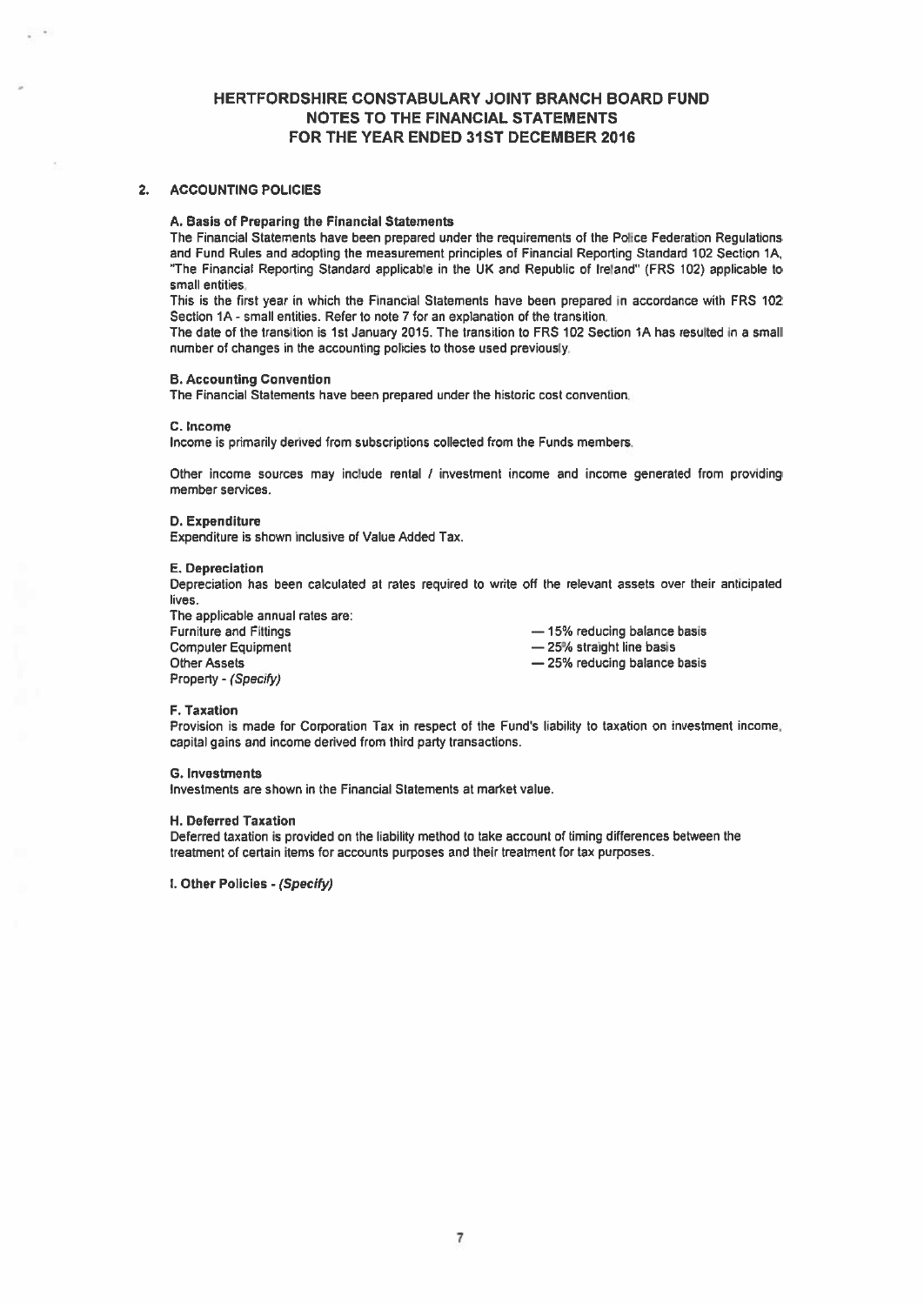## 3. STATEMENT OF MANAGEMENT COMMITTEE'S RESPONSIBILITIES

Regulation 18(2) of The Police Federation Regulations (as amended) requires the Committee, in relation to Federation funds held by it, to keep accounts showing all monies received or paid out and to cause the Financial Statements for each year to be audited by an independent auditor. In causing the Financial Statements to be prepared, the Committee is required to:

• Select suitable accounting policies and apply them consistently.

• Make judgements and estimates that are reasonable and prudent.

• Ensure that the Financial Statements are prepared on the going concern basis unless it is appropriate to presume otherwise.

The Committee is responsible for keeping adequate accounting records and also is responsible for safeguarding the assets of the Fund and hence for taking reasonable steps for the prevention and detection of fraud and other irregularities.

#### 4. CONTRIBUTIONS DUE FROM I (TO) JOINT CENTRAL COMMITTEE

|                  | 2016                         | 2015     |
|------------------|------------------------------|----------|
|                  | £                            | £        |
| Constables       | $\qquad \qquad \blacksquare$ | 42.034   |
| <b>Sergeants</b> | ÷                            | 8,550    |
| Inspectors       | $\overline{\phantom{a}}$     | 3.867    |
| Joint            | 46,914                       | (2, 347) |
|                  | 46,914                       | 52.104   |

## 5. CONTRIBUTING AND NON CONTRIBUTING MEMBERS AT 31ST DECEMBER 2016

|                  | 2016<br><b>No. of Contributing</b><br><b>Members</b> | 2015  | 2016<br><b>No. of Non Contributing</b><br><b>Members</b> | 2015 | 2016<br>Others*          | 2015 |
|------------------|------------------------------------------------------|-------|----------------------------------------------------------|------|--------------------------|------|
| Cadets           |                                                      |       | ÷                                                        | ۰    | $\overline{\phantom{a}}$ |      |
| Constables       | 1,453                                                | 1,507 | 29                                                       | 24   | 38                       | 70   |
| Sergeants        | 312                                                  | 274   | 13                                                       |      |                          |      |
| Inspectors/Chief | 100                                                  | 33    | 4                                                        |      |                          |      |
| Inspectors       | 33                                                   | 96    |                                                          |      | ۰                        |      |
|                  | 898,1                                                | 1,910 | 46                                                       | 28   | 46                       |      |
|                  |                                                      |       |                                                          |      |                          |      |

\* This column refers to those members who are non contributors by virtue of receiving no pay, being on unpaid maternity leave or serving officers on career breaks. (JBB Circular 53/96 refers)

## 6. INVESTMENTS (if applicable)

|                             | 2016<br><b>Market</b><br>Value | 2015<br><b>Market</b><br>Value |
|-----------------------------|--------------------------------|--------------------------------|
|                             | £                              |                                |
| Equities                    |                                |                                |
| <b>Fixed Interest Funds</b> | $\blacksquare$                 |                                |
| Unit Trusts                 | 329,634                        | 292,418                        |
| Others - (Specify)          | $\overline{\phantom{a}}$       | $\bullet$                      |
|                             | 329,634                        | 292,418                        |
|                             |                                |                                |